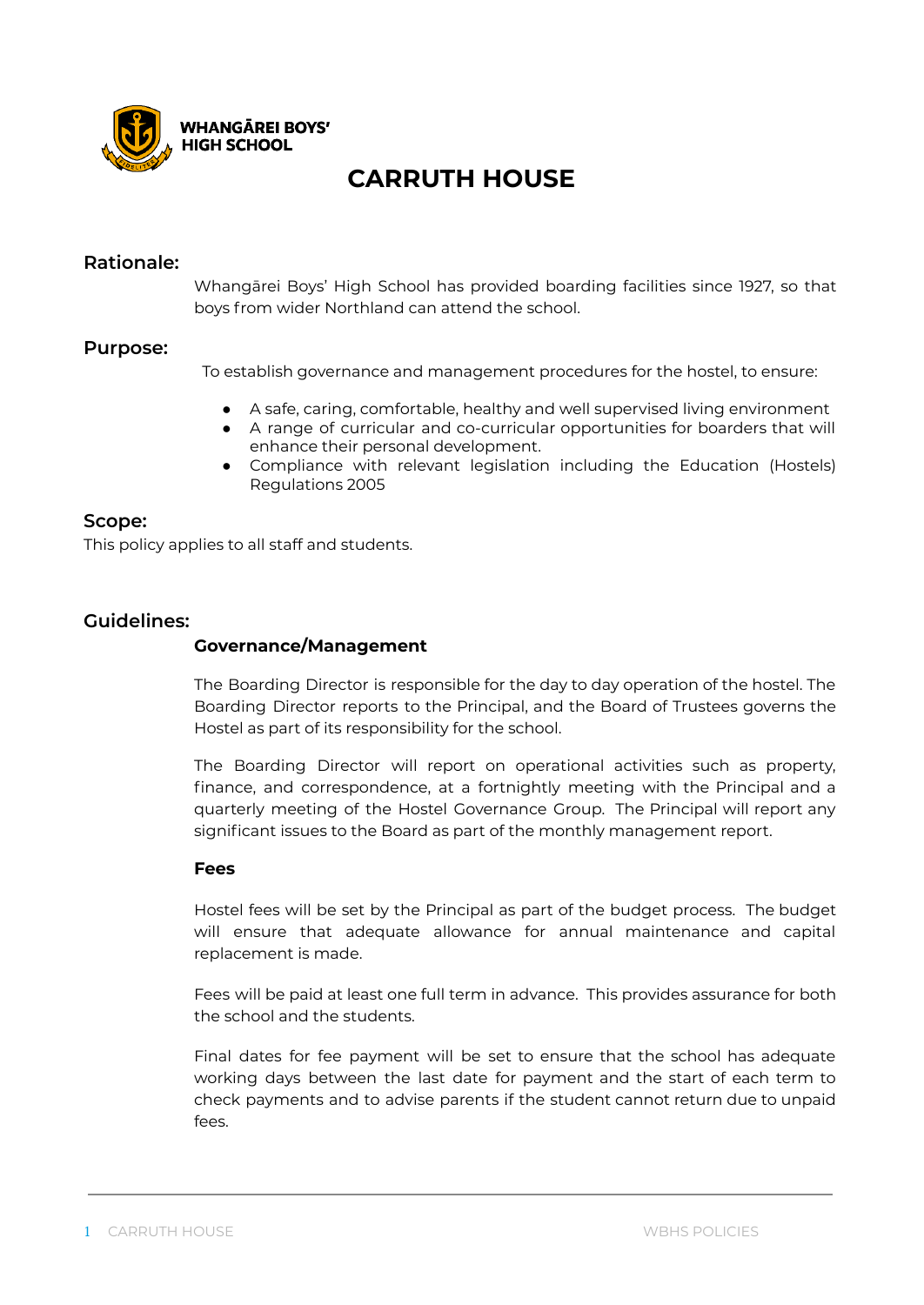

## **CARRUTH HOUSE**

Students will not be able to continue at the Hostel if payment terms are breached.

School management does not have delegated authority to vary the fee payment policy.

### **Communication Channels**

The Boarding Director will co-ordinate the following groups so that boarders and parents have opportunities to provide feedback about the hostel.

### **Hostel Focus Group**

The Hostel Governance Group will provide a forum for the hostel, school and parents to share information and gather feedback about general hostel operations. The Hostel Governance Group will include:

- **Boarding Director**
- A representative from the Board of Trustees
- Two parent representatives, elected by the parents annually
- Principal
- Head Boarder
- Other persons as determined from time to time that can provide information or perspective to the group

The group will meet once a term to discuss:

- Hostel activities (last term and next term)
- Issues of concern to parents
- Brainstorm ideas for improvement in hostel life in general
- Standards of behaviour
- Rules and expectations

The group will not discuss:

● Issues relating to individual boarders

### **Boarders Focus Group**

The Boarders Focus Group will consist of a selection of boarders, including the Head Boarder, and will include the Boarding Director and the Principal. The group will provide a forum for the boarders to raise issues and have input into the general direction of the hostel.

The Boarders Focus Group will meet once a term to discuss:

- Hostel activities (last term and next term)
- Issues of concern to boarders
- Brainstorm ideas for improvement in hostel life in general